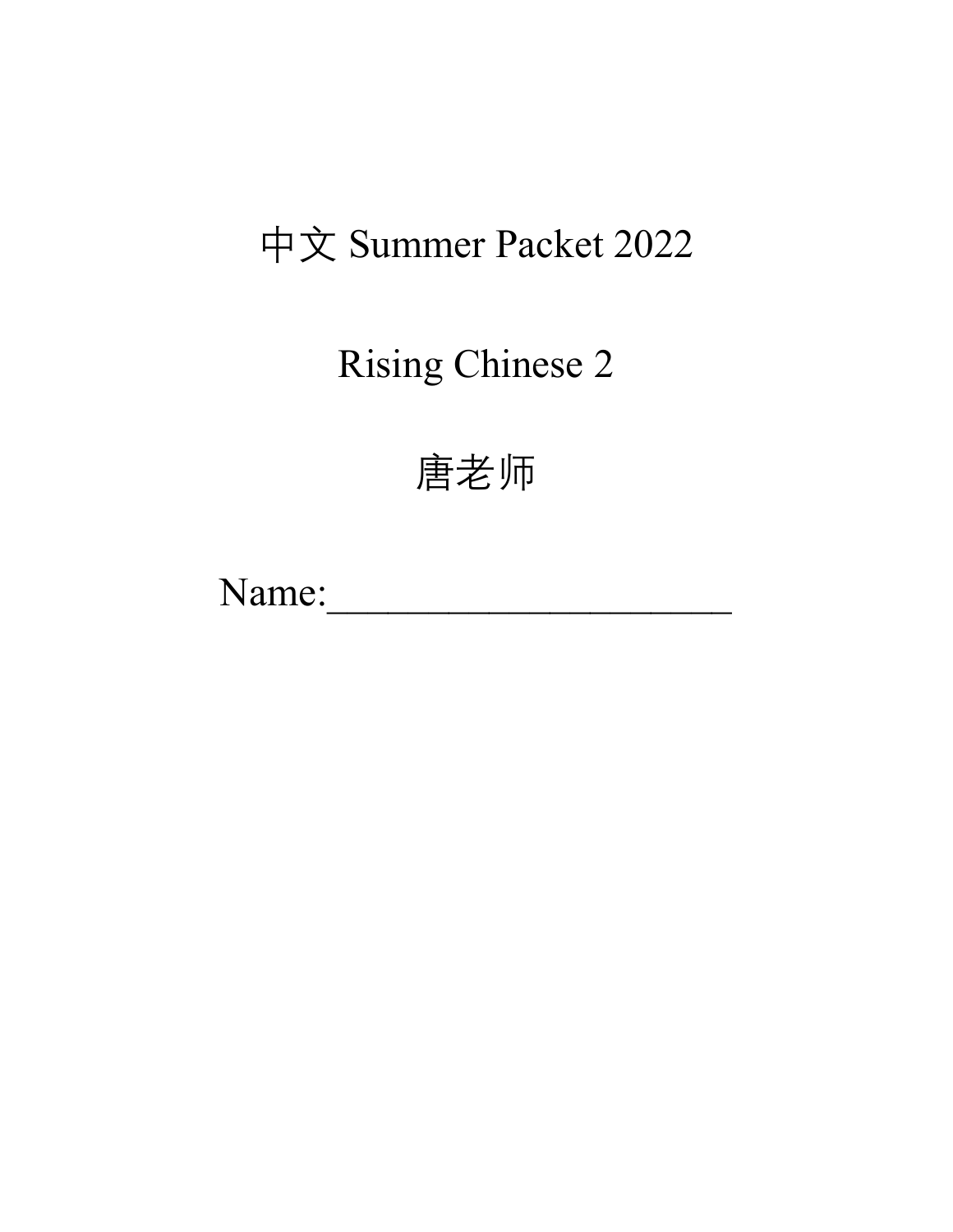Dear Students (and Parents),

Congratulations on completing Chinese 1! This summer packet is NOT the same as the English and Math packets, as it is not mandatory. As you go about daily summer vacation lives, it seemed highly likely that some Chinese vocabulary would be forgotten. To encourage further use of your hard-earned language skills, I have written this short optional packet for students if they choose to complete it. If students complete the following exercises and return them to me the first week of school in August, they will receive extra credit to start their new school year. This is entirely up to those to wish to take advantage of this opportunity. Please feel free to email me over the summer if you have any questions at  $Caitlin.Khan@cherokechristian.org; I will be$ checking my email frequently over the summer break. Have a great summer!

Mrs. Khan 唐凯婷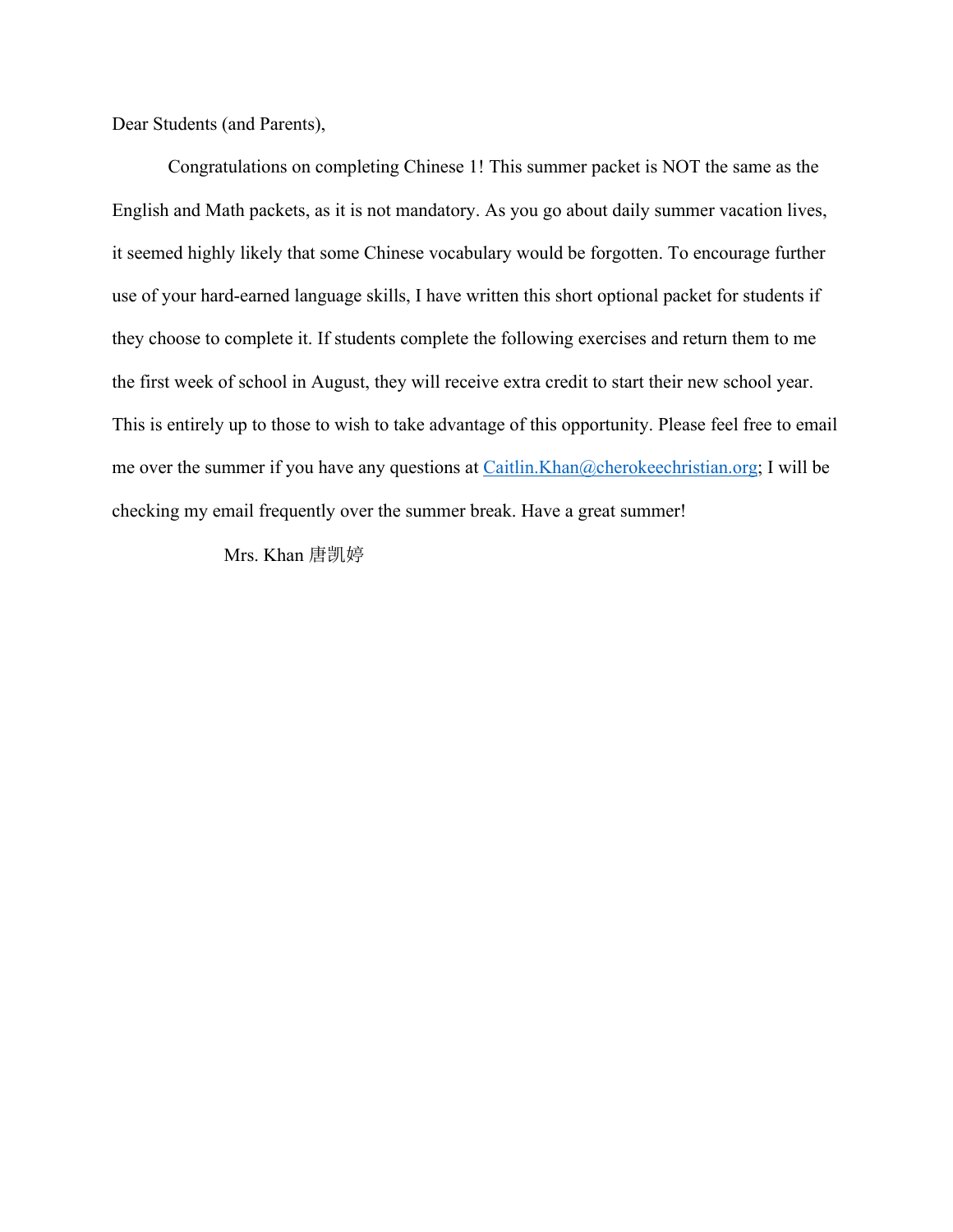## Vocabulary –Verbs

This is a list of common verbs. Match the Chinese to the English.

| $1.$ 会                        | 14. 懂                 | G. to like                 |
|-------------------------------|-----------------------|----------------------------|
|                               |                       | H. to buy                  |
| 2. __ 能                       | $15.$ 一学              | I. to sell                 |
| 3. __吃                        | $16.$ $\_\$ 知道        | J. can (learned skill)     |
|                               |                       | K. can (unlearned ability) |
| 4. 叫                          | $17.$ $\_$ 告诉         | L. to understand           |
| 5. $\overline{\phantom{0}}$ 有 | $18.$ $\_$ 用          | M.to eat                   |
|                               |                       | N. to be called            |
| 做<br>6.                       | $19.$ $\_\mathbb{R}$  | O. to know                 |
| 7. 喜欢                         | $20.$ $\qquad \n$   卖 | P. to study                |
|                               |                       | Q. to be at                |
| $8.$ $\equiv$ 看               | $21.$ $M$             | R. to think                |
| 9. 觉得                         | $22.$ $\_\ \$         | S. to use                  |
|                               |                       | T. to change               |
| $10.$ $\_\$                   | A. to have            | U. to tell                 |
|                               | B. to/for/togive      | V. to receive/accept       |
| $11.$ <u>一</u> 在              | C. to speak           |                            |
| $12.$ $\__$ 说                 | D. to write           |                            |
|                               | E. to look            |                            |
| $13.$ 写                       | F. to do              |                            |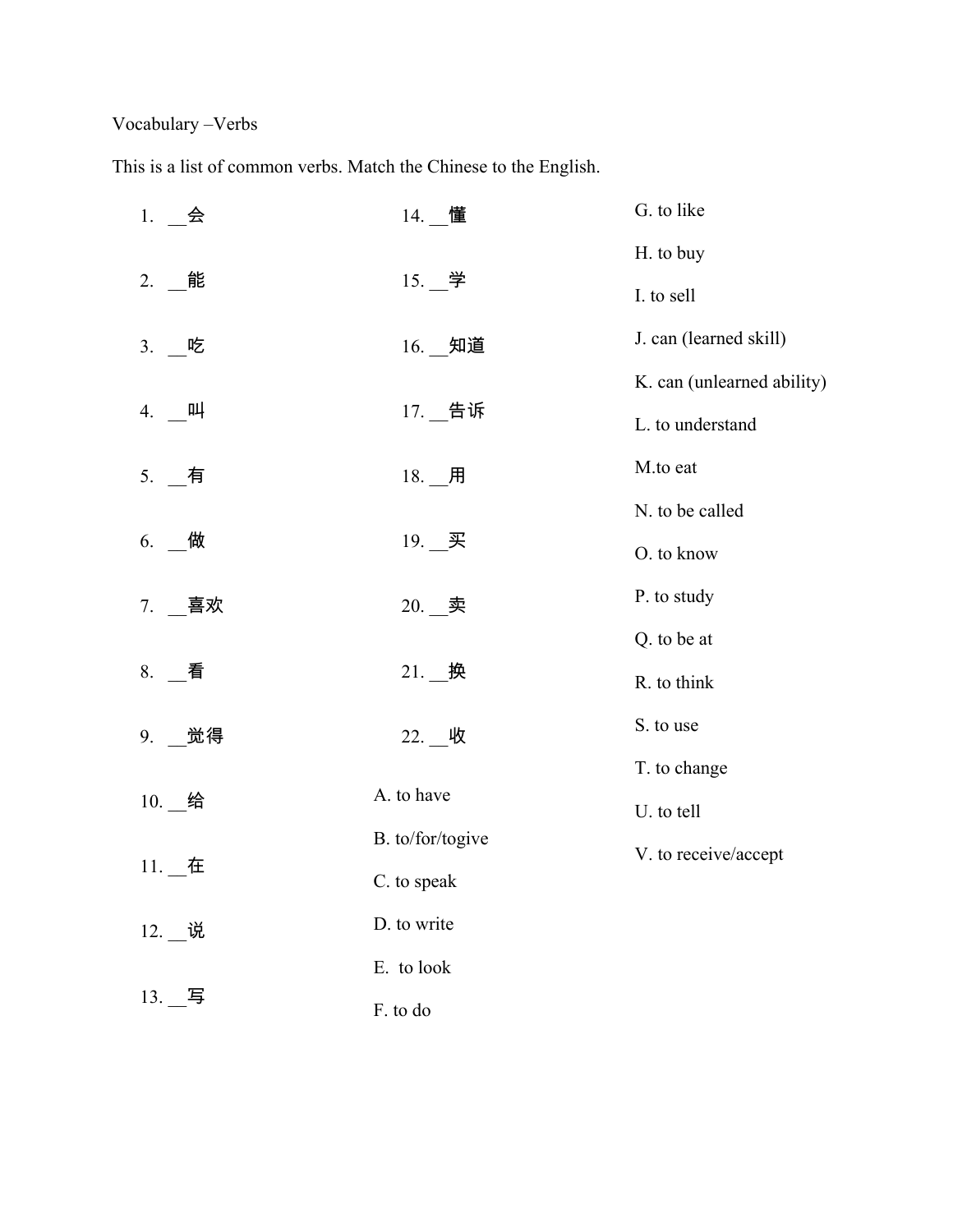Match the words to the English translation

| 1. $M$                       | 6. 生词                 | 11. 再见                         |
|------------------------------|-----------------------|--------------------------------|
| $2.$ $\equiv$ 我              | 7. 一中文                | $12.$ __ 你好                    |
| $3.$ _她                      | $8.$ 一你               | $13.$ $\_\,\oplus\,\mathbb{B}$ |
| 4. 一它                        | $9.$ 一好               | $14.$ __ 点                     |
| 5. $\overline{\mathbf{a}}$ 茶 | $10.$ $\_\$ 我们        | $15.$ 一明天                      |
| $16.$ _ 怎么样                  | $19.$ $\_\$ 他们        | $22.$ $-$ 今天                   |
| 17. _汉字                      | $20.$ 一东西             |                                |
| $18.$ $\_$ 方了                | $21.$ _ 昨天            |                                |
| A. Chinese language          | I. goodbye            | Q. movie                       |
| B. she                       | J. today              | R. tea                         |
| C. I/me                      | K. tomorow            | S. good                        |
| D. new vocabulary            | L. yesterday          | T. is that ok/how does that    |
| E. they/them                 | M. o'clock            | sound                          |
| F. we/us                     | N. stuff              | U. panicked                    |
| G. you                       | O. Chinese characters | V. he                          |
| H. hello                     | P. it                 |                                |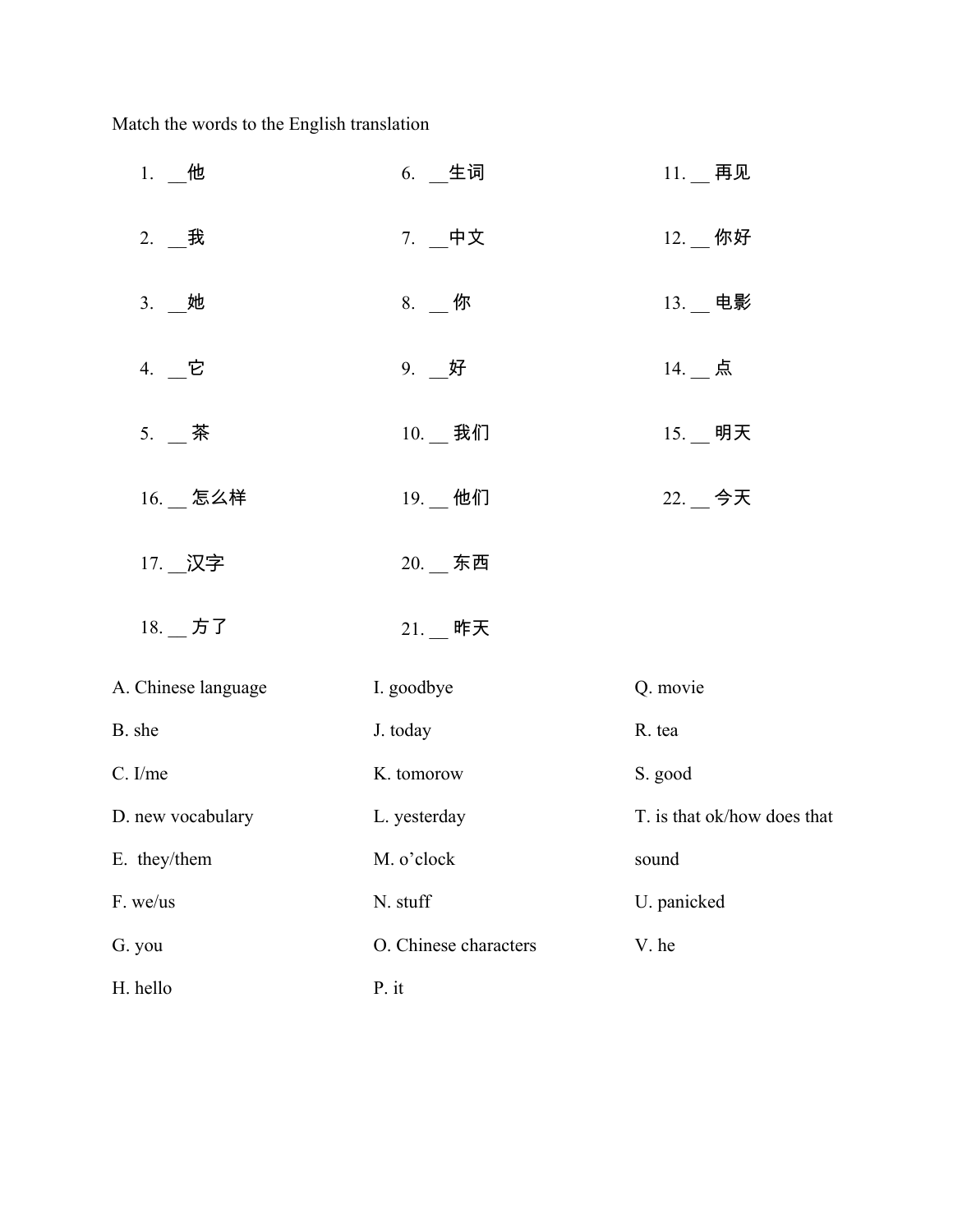Unscramble the Chinese words or sentences below using the hints provided:

1. zuì /nǐne /wǒ /xǐhuān /de /shì /yánsè /zǐsè? (My favorite color is purple, what about you?)

2. xiě /de /Hànzì /búcùo /xiě /Nǐ。 (You write Chinese characters pretty well)

3. Wǒ /màn /Hànzì /xiě /hěn。 (I write characters very slowly)

4. Wǒ /tiàowǔ /xǐhuān /yé /chānggē /xǐhuān。 (I like to sing and dance)

5. wǒ /hē /zuǒtiān /chá /māma /gēn /yī /bēi 。(Yesterday I drank a cup of tea with my mother)

7. juéde /wǒ /mǎma hūhu /fāyīn /zhōngwén /wǒde。 (I think my Chinese pronunciation is mediocre)

8. gōngkè /weìshénme /méiyǒu /nǐ /zuò /nǐde /jīntiān? (Why didn't you do your homework today?)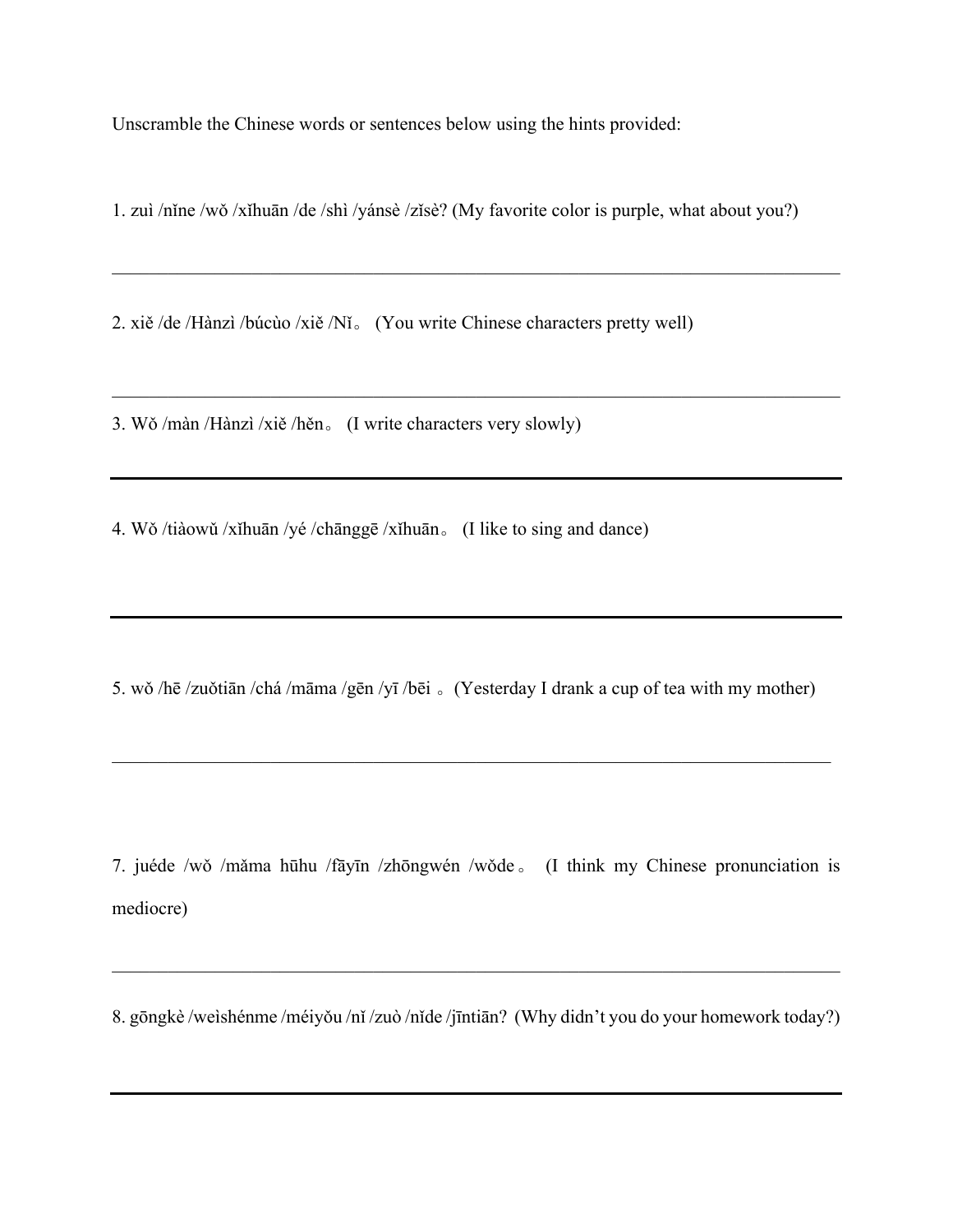Unscramble the Chinese words or sentences below using the hints provided:

|    |                          |  | 1. (He studied and then played ball yesterday)                                        |  |  |                   |          |            |         |
|----|--------------------------|--|---------------------------------------------------------------------------------------|--|--|-------------------|----------|------------|---------|
| le |                          |  | $\frac{1}{2}$ le $\frac{1}{2}$ Tā $\frac{1}{2}$ yīhòu $\frac{1}{2}$ jiù $\frac{1}{2}$ |  |  | xuéxí / dǎqiú     |          | $\sqrt{2}$ | zuótiān |
|    |                          |  |                                                                                       |  |  |                   |          |            |         |
|    |                          |  | 2. (She slept in very late yesterday)                                                 |  |  |                   |          |            |         |
| Tā | $\overline{\phantom{a}}$ |  | de / shuìjiào                                                                         |  |  | / hěn / zuótiān / | shui $/$ |            | wăn     |
|    |                          |  |                                                                                       |  |  |                   |          |            |         |

3. (Today I ate breakfast and then went to class)

Wǒ / jīntiān / qù / shàngkè / chī / zǎofàn / yíhòu / jiù

4. (I want to buy a lot of stuff tomorrow)

Wǒ / xiǎng / míngtiān / de / mǎi / hěn duō / dōngxi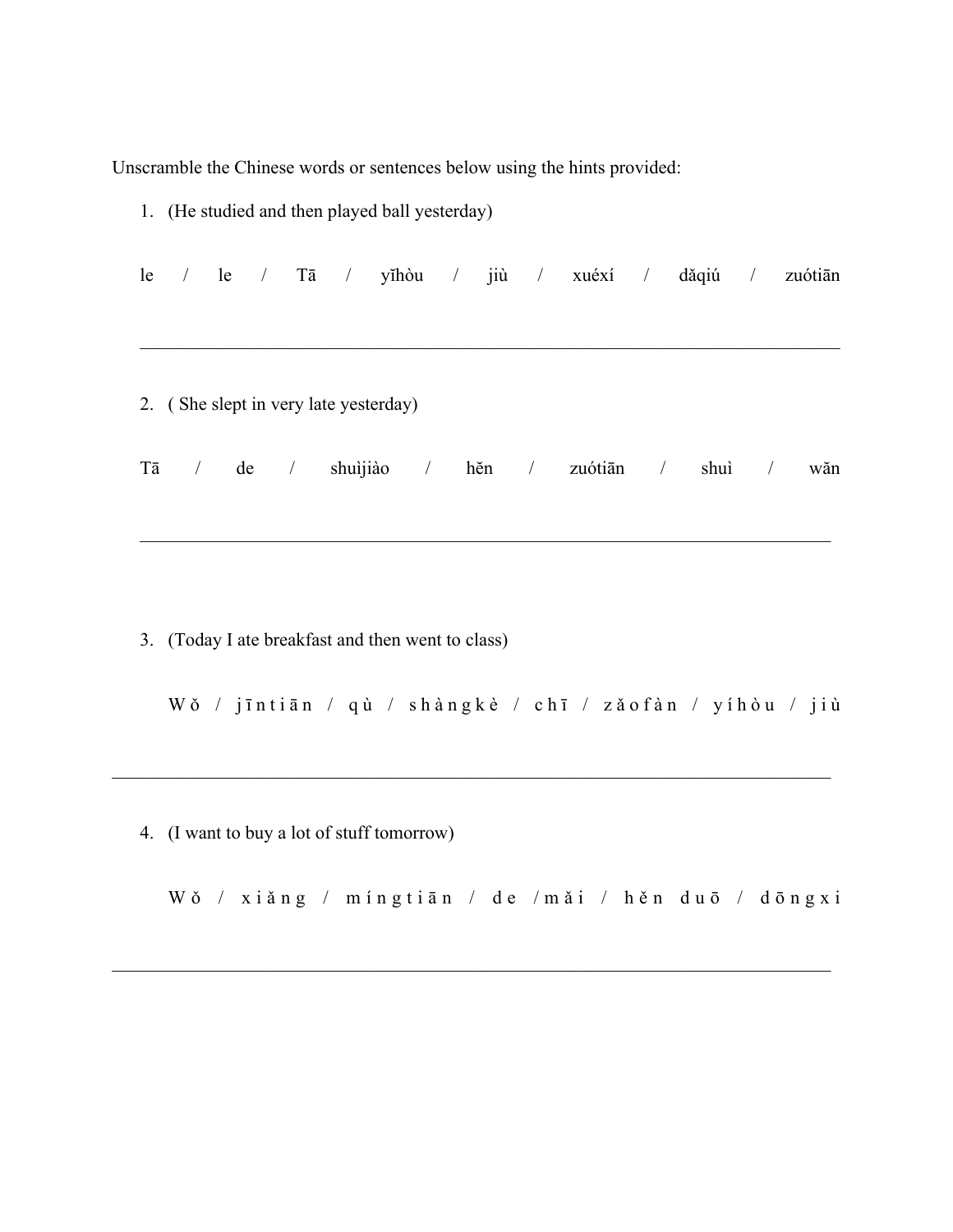Translate the following sentences using this grammatical structure:  $-\underline{\uplus}$  。。。一边。。。

(yìbiān… yìbiān…) Doing two things at the same time

*Example: I often sing while taking a shower. Wǒ chángcháng yìbiān chānggē, yìbiān xǐzǎo.*

1. We chatted while eating our dinner.

2. I like to listen to music while I read.

- 3. I often watch TV while doing my homework.
- 4. My mother likes to dance while she cleans things. (clean = 打扫)

5. I often study and panic.